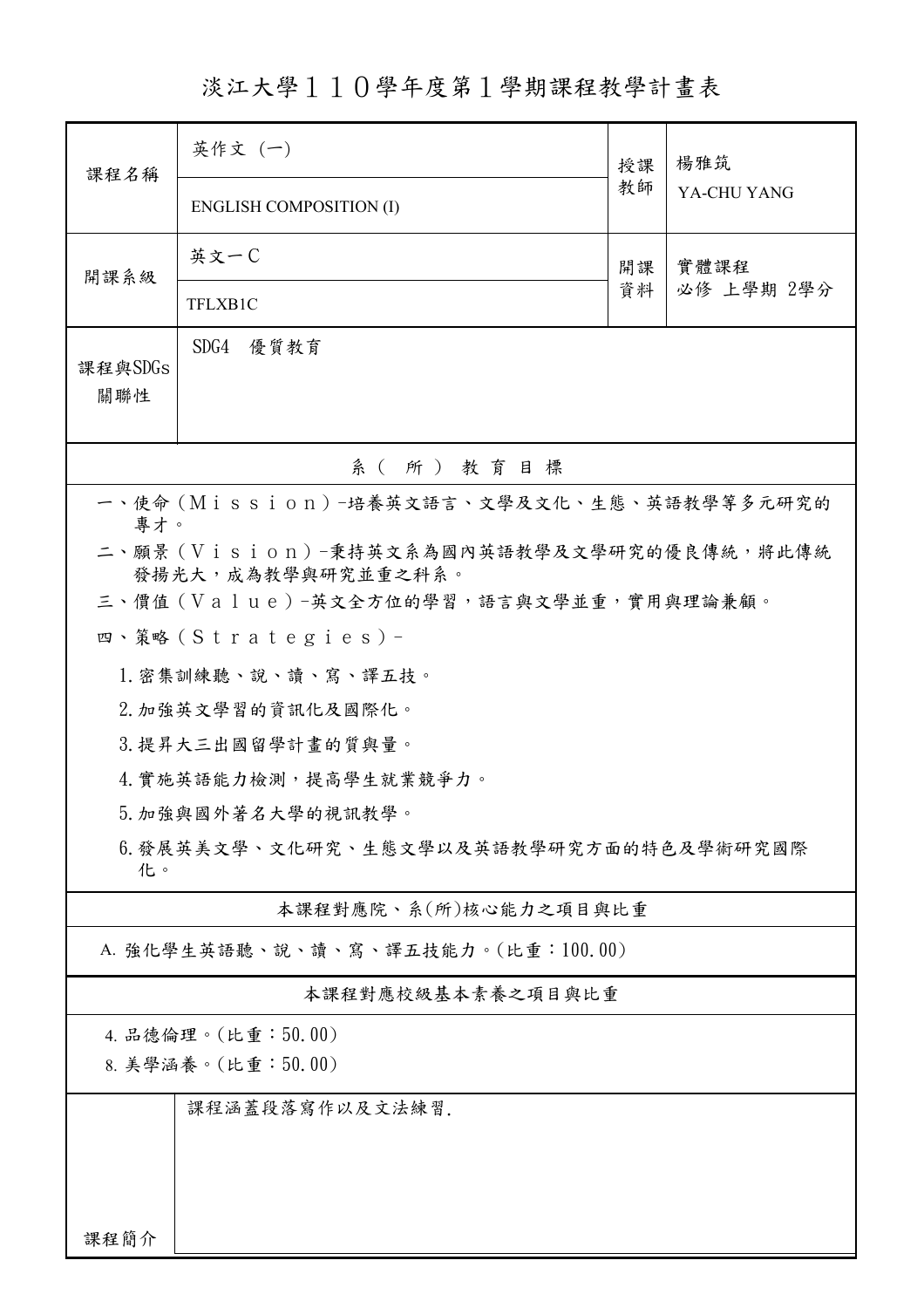|                                                                                                                                        | This course aims at developing students' English writing skills. Students will<br>be taught to write complete and meaningful sentences, to write a proper<br>topic sentence, and to develop a unified and coherent paragraph. |                                                 |                        |                                                                                                                                                 |                                            |  |  |
|----------------------------------------------------------------------------------------------------------------------------------------|-------------------------------------------------------------------------------------------------------------------------------------------------------------------------------------------------------------------------------|-------------------------------------------------|------------------------|-------------------------------------------------------------------------------------------------------------------------------------------------|--------------------------------------------|--|--|
| 本課程教學目標與認知、情意、技能目標之對應<br>將課程教學目標分別對應「認知(Cognitive)」、「情意(Affective)」與「技能(Psychomotor)」<br>的各目標類型。                                       |                                                                                                                                                                                                                               |                                                 |                        |                                                                                                                                                 |                                            |  |  |
| 一、認知(Cognitive):著重在該科目的事實、概念、程序、後設認知等各類知識之學習。<br>二、情意(Affective):著重在該科目的興趣、倫理、態度、信念、價值觀等之學習。<br>三、技能(Psychomotor):著重在該科目的肢體動作或技術操作之學習。 |                                                                                                                                                                                                                               |                                                 |                        |                                                                                                                                                 |                                            |  |  |
| 序<br>號                                                                                                                                 | 教學目標(中文)                                                                                                                                                                                                                      |                                                 |                        | 教學目標(英文)                                                                                                                                        |                                            |  |  |
| $\overline{1}$                                                                                                                         | 發展英文寫作能力                                                                                                                                                                                                                      |                                                 |                        | This required course is organized to systematically<br>develop students' writing skills and to prepare<br>students for future academic writing. |                                            |  |  |
|                                                                                                                                        |                                                                                                                                                                                                                               |                                                 |                        |                                                                                                                                                 | 教學目標之目標類型、核心能力、基本素養教學方法與評量方式               |  |  |
| 序號                                                                                                                                     | 目標類型                                                                                                                                                                                                                          | 院、系(所)<br>核心能力                                  | 校級<br>基本素養             | 教學方法                                                                                                                                            | 評量方式                                       |  |  |
| -1                                                                                                                                     | 認知                                                                                                                                                                                                                            | A                                               | 48                     | 講述、討論、實作                                                                                                                                        | 測驗、作業、討論(含<br>課堂、線上)、實<br>作、報告(含口頭、書<br>面) |  |  |
|                                                                                                                                        |                                                                                                                                                                                                                               |                                                 |                        | 授課進度表                                                                                                                                           |                                            |  |  |
| 週<br>次                                                                                                                                 | 日期起訖                                                                                                                                                                                                                          |                                                 |                        | 內 容 (Subject/Topics)                                                                                                                            | 備註                                         |  |  |
|                                                                                                                                        | $110/09/22$ ~<br>110/09/28                                                                                                                                                                                                    | Introduction                                    |                        |                                                                                                                                                 |                                            |  |  |
| 2                                                                                                                                      | $110/09/29$ ~<br>110/10/05                                                                                                                                                                                                    | Unit 1 Paragraphs                               |                        |                                                                                                                                                 |                                            |  |  |
| 3                                                                                                                                      | $110/10/06$ ~<br>110/10/12                                                                                                                                                                                                    |                                                 | Unit 1 Paragraphs      |                                                                                                                                                 |                                            |  |  |
| 4                                                                                                                                      | $110/10/13$ ~<br>110/10/19                                                                                                                                                                                                    | Unit 2 Developing Ideas for Writing a Paragraph |                        |                                                                                                                                                 |                                            |  |  |
| 5                                                                                                                                      | $110/10/20$ ~<br>110/10/26                                                                                                                                                                                                    |                                                 | Unit 3 Topic Sentences |                                                                                                                                                 |                                            |  |  |
| 6                                                                                                                                      | $110/10/27$ ~<br>110/11/02                                                                                                                                                                                                    | Unit 3 Topic Sentences                          |                        |                                                                                                                                                 |                                            |  |  |
|                                                                                                                                        | $110/11/03$ ~<br>110/11/09                                                                                                                                                                                                    | Unit 4 Supporting and Concluding Sentences      |                        |                                                                                                                                                 |                                            |  |  |
| 8                                                                                                                                      | $110/11/10$ ~<br>110/11/16                                                                                                                                                                                                    | Grammar Exercises                               |                        |                                                                                                                                                 |                                            |  |  |
| $\mathbf Q$                                                                                                                            | $110/11/17$ ~<br>110/11/23                                                                                                                                                                                                    | 期中考試週                                           |                        |                                                                                                                                                 |                                            |  |  |
| 10                                                                                                                                     | $110/11/24$ ~<br>Grammar Exercises<br>110/11/30                                                                                                                                                                               |                                                 |                        |                                                                                                                                                 |                                            |  |  |